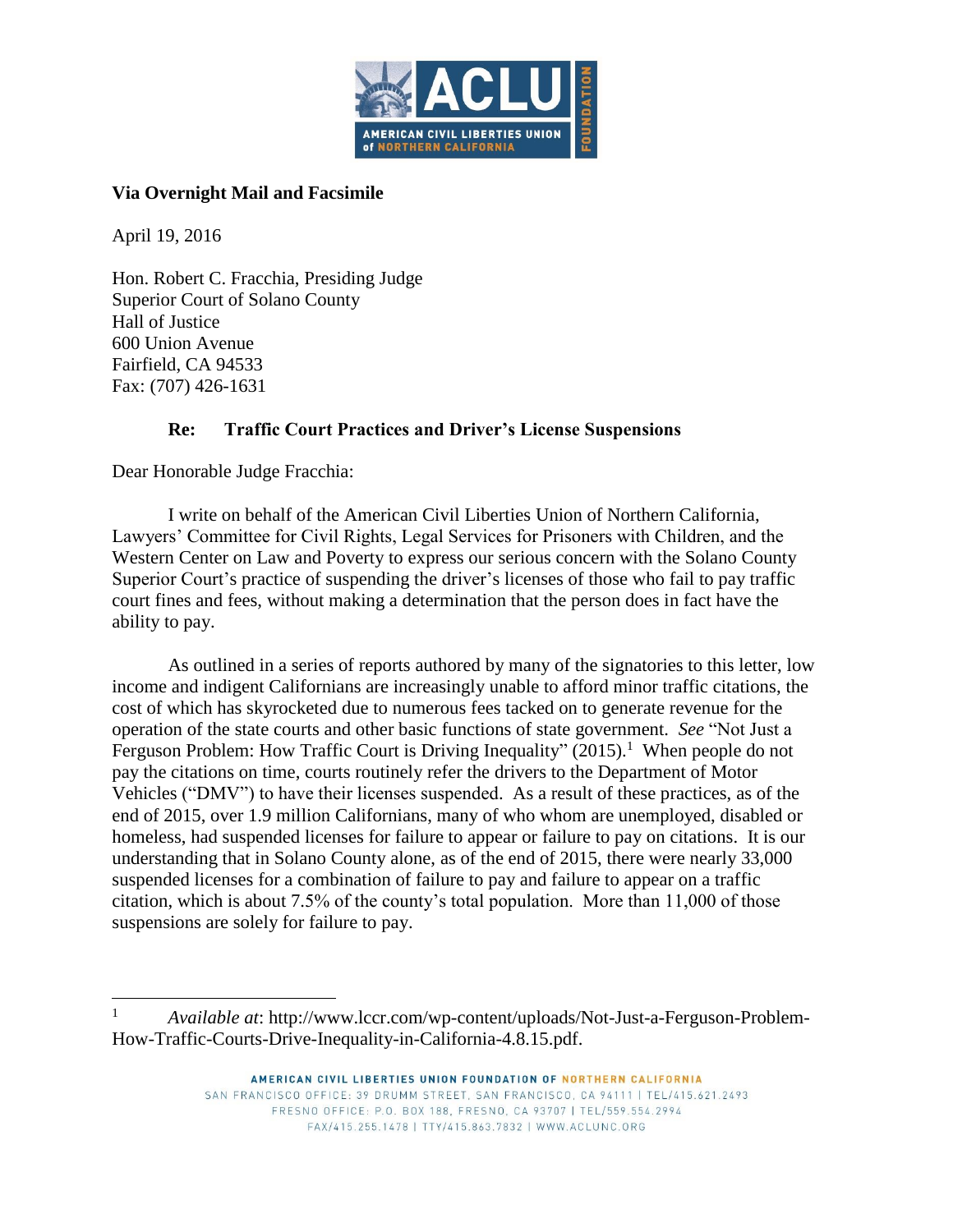## *Page 2 of 6 Hon. Robert C. Fracchia, Presiding Judge April 19, 2016*

These non-safety related suspensions make it harder for people to get and keep jobs, harm credit ratings, increase county financial burdens in support of health and welfare and make it less likely that the court fines and fees will ever get paid. For low-income and indigent drivers, fines and fees create an insurmountable obstacle to the reinstatement of a driver's license. Moreover, communities of color are disproportionately impacted by the license suspension policies and attendant disproportionate arrests for driving on a suspended license due to racial profiling by law enforcement and other biases built into the system. *See* "Stopped, Fined, Arrested: Racial Bias in Policing and Traffic Courts in California" (2016).<sup>2</sup> Finally, the practice of license suspensions for failure to pay and appear has also been an economic failure—resulting in billions of dollars in court-debt that realistically will never be paid.

It has come to our attention that the Court is violating California law and the state and federal constitutions by not providing sufficient notice and opportunity for a traffic court defendant to be heard on her ability to pay and by referring individuals for driver's license suspension without making a proper determination that the individual's non-payment was willful. Because the Court's policy of suspending licenses for failure to pay causes serious and irreparable harm to our clients and other low-income and indigent residents of Solano County, we demand that the Court implement the changes we outline in this letter. Otherwise, we will have no option but to seek relief from a court of law.

#### **Statutory and Constitutional Background**

 $\overline{a}$ 

The Vehicle Code expressly states that the Court may only act to suspend a license for failure to pay if the person "willfully" failed to do so. *See* Veh. Code §§ 40509(b) and 40509.5(b). Under basic statutory construction principles and the plain meaning of the word, "willfully" must be interpreted to mean an intentional act and not due to a person's indigence or financial circumstances. *See* Merriam Webster Collegiate Dictionary, 10<sup>th</sup> Ed. (defining "willful" as "obstinately and perversely self-willed," or "done deliberately: intentional"); *People v. Hagedorn*, 127 Cal. App. 4th 734, 744 n.6 (2005) ("The word 'willfully' as generally used in the law is a synonym for 'intentionally,' i.e., the defendant intended to do the act proscribed by the penal statute.") (internal quotations omitted).<sup>3</sup> Accordingly, in interpreting and enforcing §§ 40509(b) and 40509.5(b), the Court may not act to suspend a license for failure to pay if the nonpayment is due to an inability to pay. *Id., see also Bell v. Burson*, 402 U.S. 535, 542 (1971) (due process requires that a state consider essential statutory elements for driver's license suspension before suspending the license).

<sup>2</sup> *Available at*: http://ebclc.org/backontheroad/problem/.

<sup>3</sup> *See also,* Cal Veh. Code § 38392 ("'Willfully' as used in this section has the same meaning as the meaning of that word prescribed in Section 7 of the Penal Code."). Under the Penal Code's definition, "willfully" implies a "purpose or willingness to commit the act or make the omission[.]" *See* Cal. Penal Code § 7.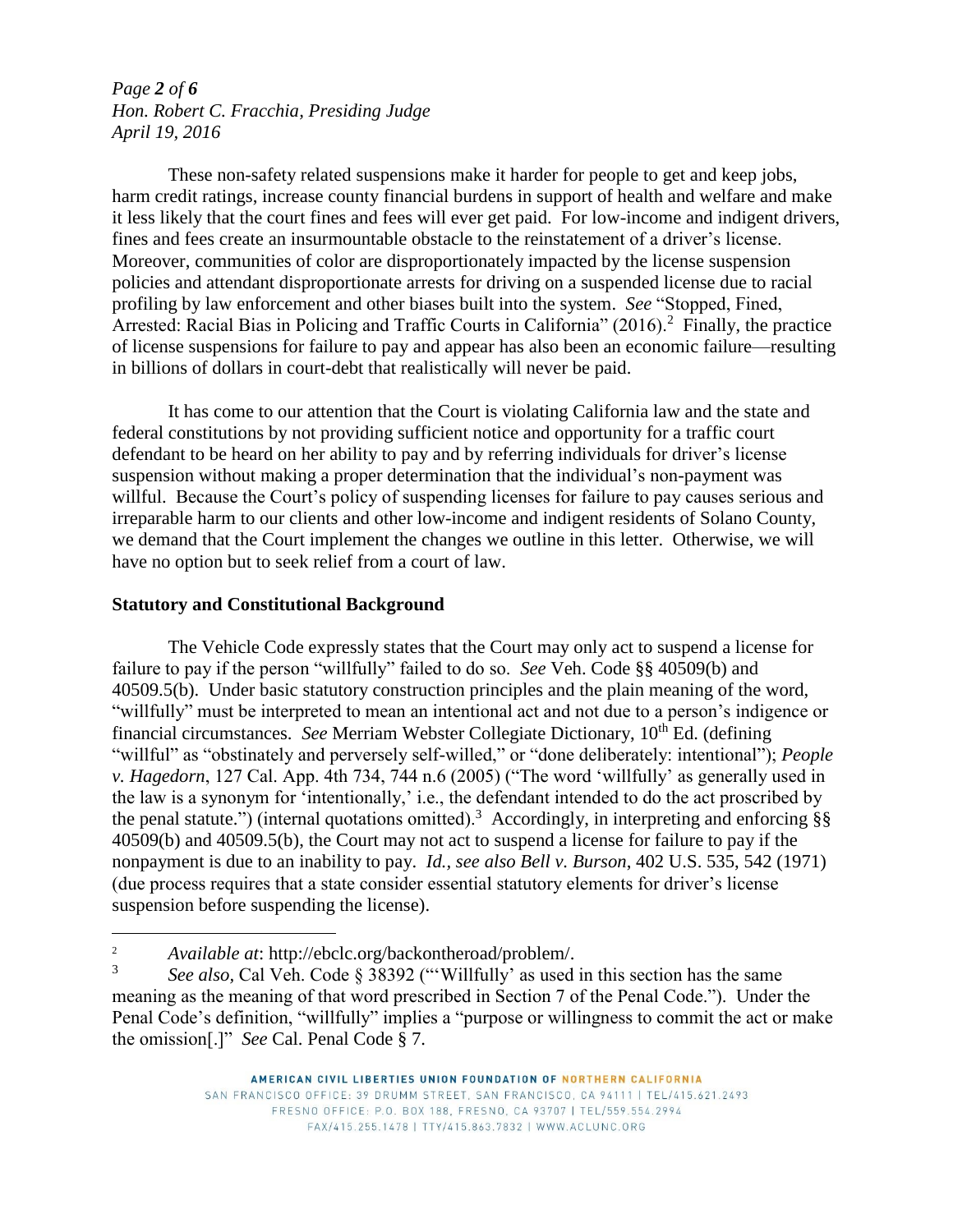*Page 3 of 6 Hon. Robert C. Fracchia, Presiding Judge April 19, 2016*

Moreover, both the United States and the California supreme courts have held that suspending a driver's license triggers due process protection. *See Burson*, 402 U.S. at 539 (noting that a driver's license may be "essential in the pursuit of a livelihood"); *Rios v. Cozen,*  7 Cal. 3d 792, 795-6 (1972). Because continued possession of a driver's license is protected by the constitutional guarantees of due process, individuals must be given notice and a meaningful opportunity to be heard on the element of "willfulness" and on their ability to pay. Adequate notice requires that the individual be apprised of the action in such a way that they are able to defend themselves against the potential consequences. *See Memphis Light, Gas, & Water Division v. Craft*, 436 U.S. 1, 13 (1978) ("An elementary and fundamental requirement of due process in any proceeding which is to be accorded finality is notice reasonably calculated, under all the circumstances, to apprise interested parties of the pendency of the action and afford them an opportunity to present their objections.") (citation omitted); *Turner v. Rogers,* 546 U.S. 2507, 2519 (2011) (notice for contempt proceedings in child support case must inform defendants that "ability to pay" is a critical issue). Finally, the law requires that these statutory and constitutional protections regarding notice and opportunity to be heard occur prior to license suspension. *See Burson,* 402 U.S. at 542 (rejecting state's argument that post-suspension liability hearings would satisfy due process). The need for a pre-suspension determination on liability is even greater for indigent persons who have a strong interest in uninterrupted access to the statutory entitlement at issue. *See Mathews v. Eldridge*, 424 U.S. 319, 341-42 (U.S. 1976).

### **The Court Does Not Provide Notice or Opportunity to Be Heard on Ability to Pay, Nor Does it Make a Determination on Willfulness Prior to Suspension**

None of the courtesy notices or failure to appear or failure to pay notices sent by the Court contain any information about the defendant's right to an ability to pay determination, the process through which a defendant may access that determination, or about the availability of installment plans, community service or bail reduction. The absence of local rules, notices, or forms in Solano County Superior Court informing a defendant that she is entitled to a meaningful ability to pay evaluation prior to the Court finding that she has "willfully" failed to pay under Vehicle Code §§ 40509(b) or 40509.5(b), violates the right to notice and a meaningful opportunity to be heard. *See id.; see also Memphis Light, Gas, & Water Division v. Craft*, 436 U.S. at 13; *Turner v. Rogers,* 546 U.S. at 2519.

Moreover, at arraignment, the Court does not notify defendants of the right to an ability to pay determination, nor does it solicit financial information by which that determination could be made, nor does it offer the possibility of individualized installment plans or community service. Although the Court sometimes offers extensions to defendants, the extensions appear to be in set increments of 30 days, 90 days, or six months, which does not take into account an individual's specific financial circumstances or ability to pay the full amount in that time period. For defendants who are either on public assistance – which can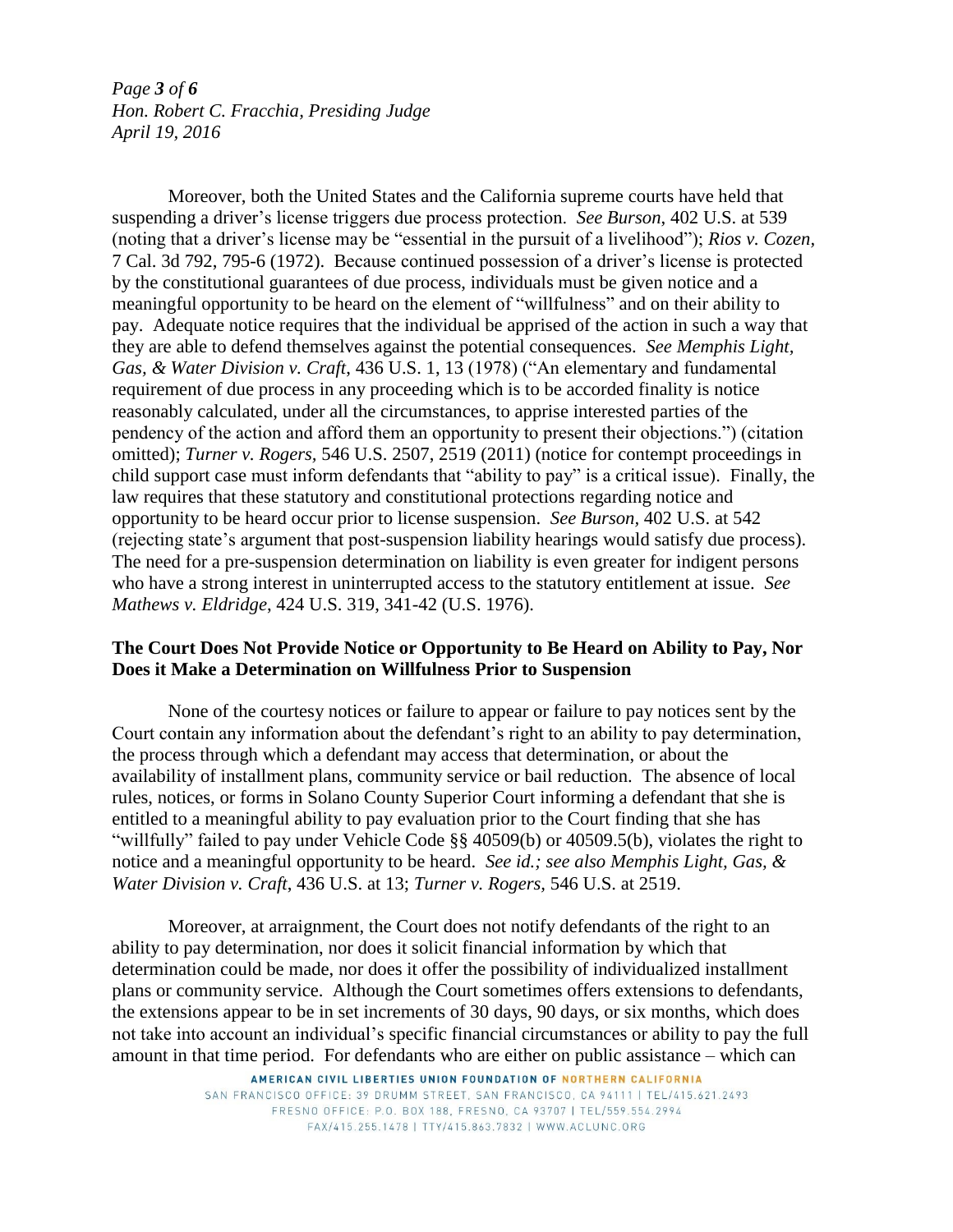*Page 4 of 6 Hon. Robert C. Fracchia, Presiding Judge April 19, 2016*

sometimes mean receiving only a few hundred dollars a month – or have very low income, payment within the extension period may simply not be feasible.

Although it appears the Court has a declaration form by which a defendant can request an extension, bail reduction, or community service, it is not clear when and how this form is given to defendants. It does not appear to be included in materials mailed to defendants and does not appear to be offered to defendants at arraignment. It is also not clear what standards would govern the Court's decision on whether to grant the request. Finally, to the extent the Court does grant a request for an extension pursuant this this form, it appears the only options on the form are for three or six month extensions.

The Court's suspension of driver's licenses of those who are unable to make payments without a determination that the non-payment was willful, rather than due to an inability to pay, violates the express terms of sections 40509 and 40509.5 and the constitutional guarantee of substantive due process. *See Bearden v. Georgia*, 461 U.S. 660, 673-74 (1983) (revoking probation where defendant lacks resources to pay fine violates "fundamental fairness" component of due process); *Williams v. Illinois,* 399 U.S. 235, 242 (1970) (holding that state criminal statute as applied to defendant "works an invidious discrimination solely because he is unable to pay the fine."). Indeed, in its recent "Dear Colleague" letter, the federal Department of Justice took the position that, "automatic license suspensions premised on determinations that fail to comport with *Bearden* and its progeny may violate due process." 4

### **Demands**

 $\overline{a}$ 

Accordingly, we request that the Court cease referring individuals for driver's license suspensions. To the extent that the Court will continue to act to suspend driver's licenses for failure to pay, we demand that prior to notifying the DMV of failures to pay under Vehicle Code §§ 40509(b) or 40509.5(b), the Court, at a minimum, inform the defendant of: i) the total amount of fines and fees due; ii) her right to a judicial determination on her ability to pay the fines and fees; iii) the options available to the defendant if she cannot afford to pay, such as the possibility of an installment plan; and iv) a warning that if an individual doesn't pay the fines or fees, the person's driver's license may be suspended, unless the Court determines that the person does not have the ability to pay the fines and fees. In order to constitute adequate notice, the above information must be included in the initial courtesy notice as well as all subsequent notices sent to individuals prior to the Court acting to suspend a license for failure to pay.

In determining whether an individual has "willfully" failed to pay, the Court must provide a meaningful and pre-deprivation opportunity to be heard on that essential element prior

<sup>4</sup> *Available at*: https://www.justice.gov/crt/file/832461/download.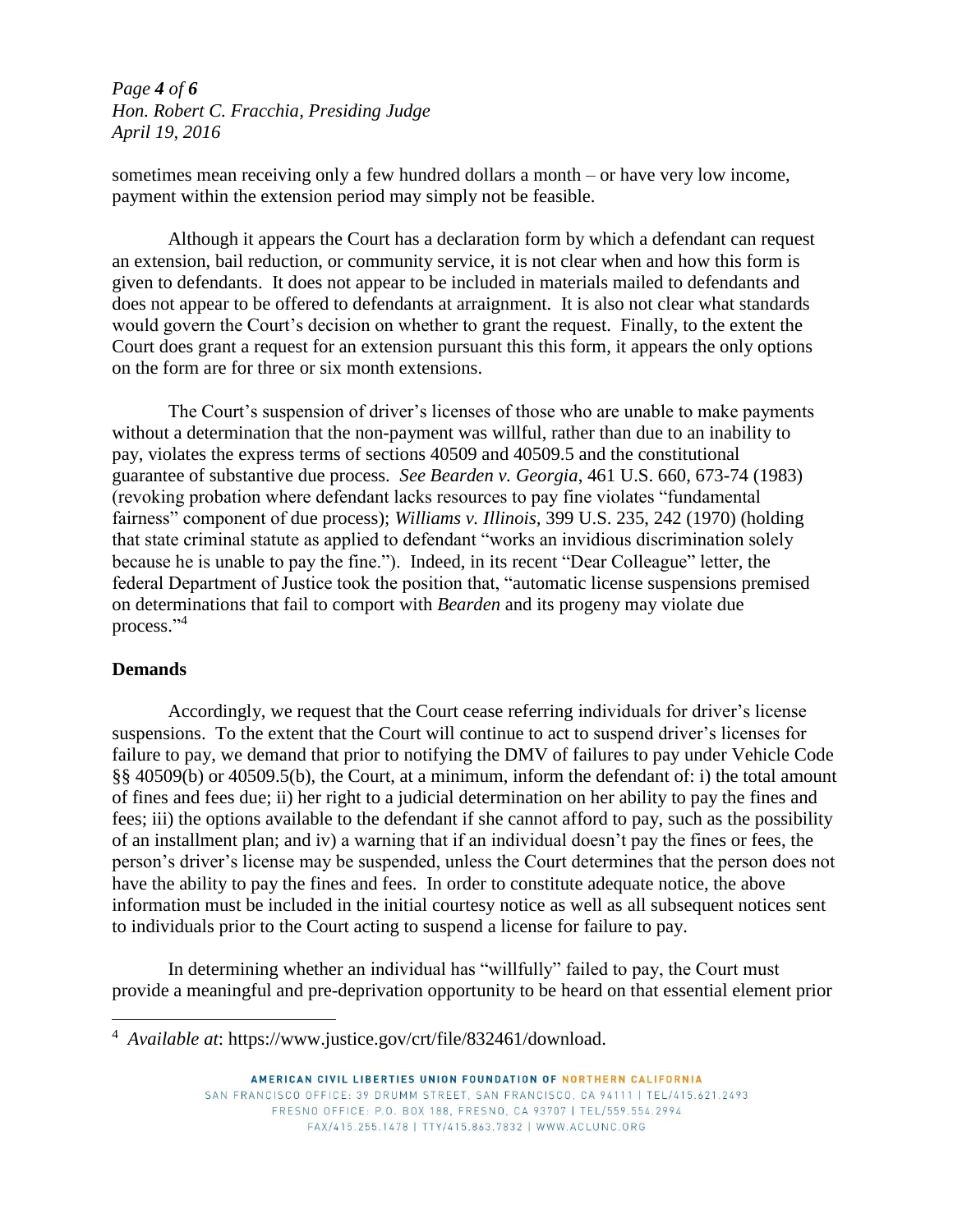## *Page 5 of 6 Hon. Robert C. Fracchia, Presiding Judge April 19, 2016*

 $\overline{a}$ 

to acting to suspend the person's license. The Court must also make proper evaluations of an individual's financial means and circumstances in deciding whether a person has "willfully" failed to pay, and refrain from acting to suspend a license if a person has demonstrated an inability to pay the imposed fine or any installment plan that the Court offers.<sup>5</sup> Appropriate training and guidance to traffic commissioners and all other personnel who handle traffic and other infractions are necessary to ensure consistent and legally-compliant implementation.

The Court's obligation to provide notice and opportunity for an ability to pay determination does not end with its prospective implementation. That legal obligation also applies to those whose licenses have already been suspended due to the Court's referral to DMV under Vehicle Code §§ 40509(b) or 40509.5(b), and who have not been provided with a notice and opportunity for an ability to pay determination. While the amnesty program provides an opportunity for reinstatement of licenses for those who learn about the program and can afford installment payments, it does not appear the Court has conducted a mass mailing to all persons whose licenses have been suspended pursuant to Vehicle Code §§ 40509(b) or 40509.5(b). It now has a responsibility to do so, along with providing an opportunity for an ability to pay determination. As mentioned above, offering fixed installment plans or extensions that are not based on a meaningful and individualized assessment of a defendant's ability to pay does not comply with due process or the Vehicle Code.

To be clear, it is our view that the Court should *not* refer individuals for driver's license suspension as a means to generate and collect revenue, regardless of the procedural safeguards it may implement. Sections 40509(b) and 40509.5(b) expressly state that the Court "may" refer persons to the DMV for license suspension for willful failure to pay; there is no mandate to do so. There are numerous other statutes available to the Court to suspend licenses for public safety reasons if the Court has reason to do so. *See, e.g.,* Vehicle Code § 13200 (permitting suspension for speeding or reckless driving); § 13203 (permitting suspension for driver who commits "road rage"); § 13382 (requiring confiscation and suspension of license for driving under the influence); § 12810.5 (permitting suspension for receiving four "points" in a 12 month period and being designated as a "negligent operator"). The Court also has available to it other, lesspunitive options to collect any outstanding debt, such as wage garnishment or tax interception. However, if the Court is going to continue this failing policy of using license suspensions to collect court debt, it must at least comply with its statutory and constitutional obligations.

<sup>&</sup>lt;sup>5</sup> To minimize the burden on the Court, the Court could consider adopting a form similar to the civil fee waiver form. However, although we believe that meaningful consideration of the information on the form would address many of the problems we have identified, we believe that defendants also must have the right to present argument and evidence to a judge or commissioner on the issue of ability to pay, and also must be adequately informed of that right.